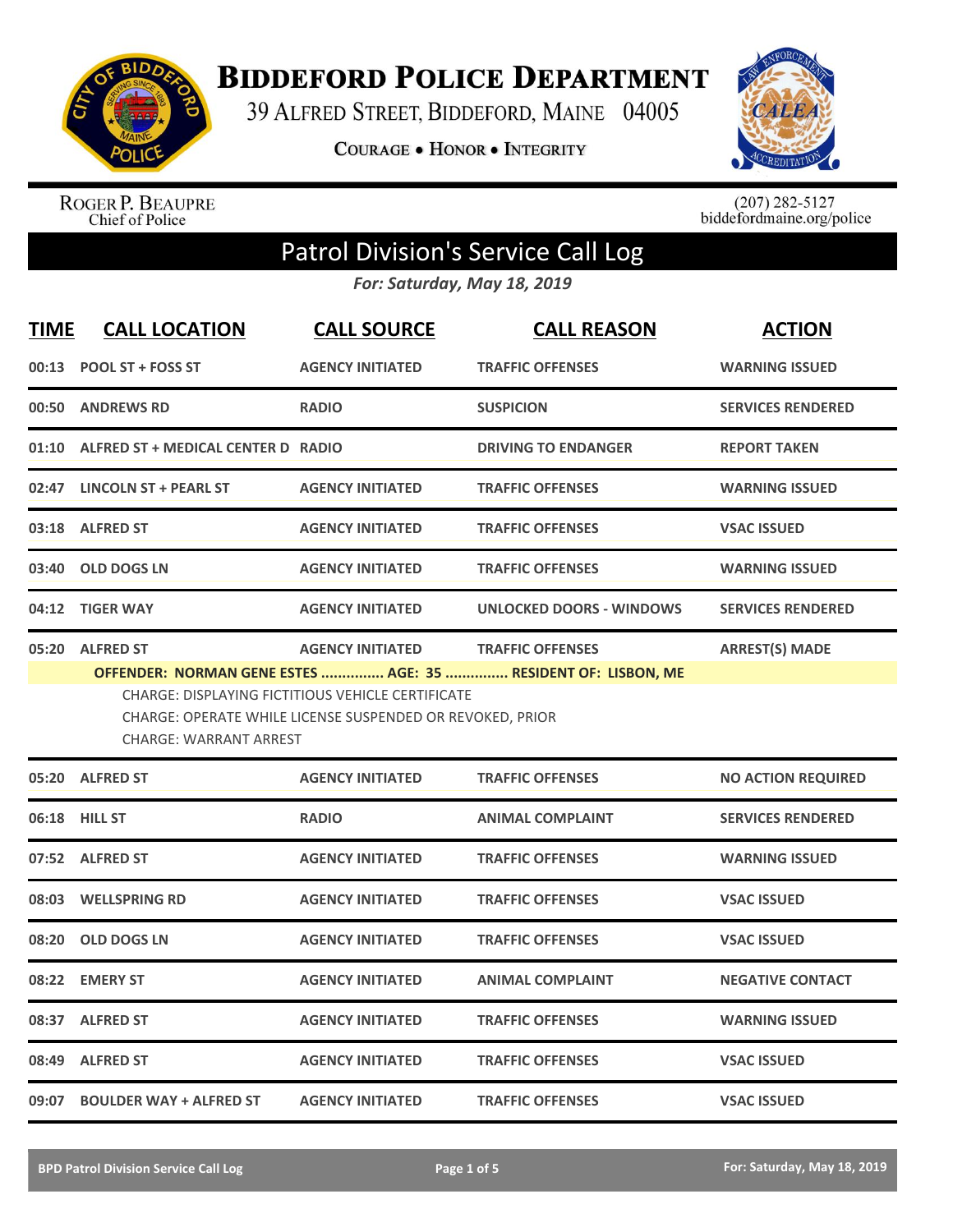| <b>TIME</b> | <b>CALL LOCATION</b>        | <b>CALL SOURCE</b>        | <b>CALL REASON</b>                | <b>ACTION</b>             |
|-------------|-----------------------------|---------------------------|-----------------------------------|---------------------------|
|             | 09:14 ALFRED ST             | <b>E-911 CALL</b>         | <b>DISTURBANCE / NOISE</b>        | <b>SERVICES RENDERED</b>  |
|             | 09:48 CALIXTE LN            | <b>E-911 CALL</b>         | 911 MISUSE                        | <b>WARNING ISSUED</b>     |
|             | 09:52 PRECOURT ST           | <b>AGENCY INITIATED</b>   | <b>TRAFFIC OFFENSES</b>           | <b>VSAC ISSUED</b>        |
|             | 10:08 EMERY ST              | <b>AGENCY INITIATED</b>   | <b>ANIMAL COMPLAINT</b>           | <b>NEGATIVE CONTACT</b>   |
|             | 10:09 LINCOLN ST            | <b>E-911 CALL</b>         | 911 MISUSE                        | <b>NO ACTION REQUIRED</b> |
|             | 10:12 BIDDEFORD GATEWAY CTR | <b>NON-EMERGENCY CALL</b> | <b>ANIMAL COMPLAINT</b>           | <b>SERVICES RENDERED</b>  |
|             | 10:15    FOSS ST            | <b>NON-EMERGENCY CALL</b> | <b>VIOL PROTECTION FROM ABUSE</b> | <b>SERVICES RENDERED</b>  |
|             | 10:17 HILL ST + MAIN ST     | <b>NON-EMERGENCY CALL</b> | <b>DISABLED VEHICLE</b>           | <b>VEHICLE TOWED</b>      |
|             | 10:32 ELM ST                | <b>AGENCY INITIATED</b>   | <b>ALL OTHER</b>                  | <b>SERVICES RENDERED</b>  |
|             | 10:41 ELM ST                | <b>AGENCY INITIATED</b>   | <b>TRAFFIC OFFENSES</b>           | <b>VSAC ISSUED</b>        |
|             | 10:48 BERNARD AVE + WEST ST | <b>E-911 CALL</b>         | 911 MISUSE                        | <b>NO ACTION REQUIRED</b> |
|             | 10:54 LINCOLN ST            | <b>E-911 CALL</b>         | 911 MISUSE                        | <b>NEGATIVE CONTACT</b>   |
| 11:00       | <b>PRECOURT ST</b>          | <b>AGENCY INITIATED</b>   | <b>TRAFFIC OFFENSES</b>           | <b>WARNING ISSUED</b>     |
|             | 11:10 ELM ST + LINDALE AVE  | <b>AGENCY INITIATED</b>   | <b>TRAFFIC OFFENSES</b>           | <b>WARNING ISSUED</b>     |
|             | 11:14 ELM ST                | <b>AGENCY INITIATED</b>   | <b>TRAFFIC OFFENSES</b>           | <b>VSAC ISSUED</b>        |
|             | <b>11:31 MAIN ST</b>        | <b>WALK-IN AT STATION</b> | <b>SUSPICION</b>                  | <b>REPORT TAKEN</b>       |
|             | 11:39 ANDREWS RD            | <b>E-911 CALL</b>         | 911 MISUSE                        | <b>NO ACTION REQUIRED</b> |
|             | 11:42 EMERY ST              | <b>AGENCY INITIATED</b>   | <b>ANIMAL COMPLAINT</b>           | <b>SERVICES RENDERED</b>  |
|             | 11:45 ALFRED ST             | <b>AGENCY INITIATED</b>   | <b>TRAFFIC OFFENSES</b>           | <b>WARNING ISSUED</b>     |
|             | 11:53 ALFRED ST             | <b>AGENCY INITIATED</b>   | <b>TRAFFIC OFFENSES</b>           | <b>VSAC ISSUED</b>        |
|             | 12:25 ALFRED ST             | <b>AGENCY INITIATED</b>   | <b>TRAFFIC OFFENSES</b>           | <b>VSAC ISSUED</b>        |
|             | <b>12:44 PIKE ST</b>        | <b>AGENCY INITIATED</b>   | <b>ANIMAL COMPLAINT</b>           | <b>SERVICES RENDERED</b>  |
|             | 12:46 ALFRED ST             | <b>AGENCY INITIATED</b>   | <b>TRAFFIC OFFENSES</b>           | <b>VSAC ISSUED</b>        |
|             | 12:53 MAIN ST               | <b>AGENCY INITIATED</b>   | <b>ANIMAL COMPLAINT</b>           | <b>REPORT TAKEN</b>       |
|             | 13:07 ROUND HILL ST         | E-911 CALL                | <b>ASSAULT</b>                    | <b>SERVICES RENDERED</b>  |
|             | <b>13:11 THORNDIKE AVE</b>  | <b>NON-EMERGENCY CALL</b> | <b>PARKING COMPLAINT</b>          | <b>NO VIOLATION</b>       |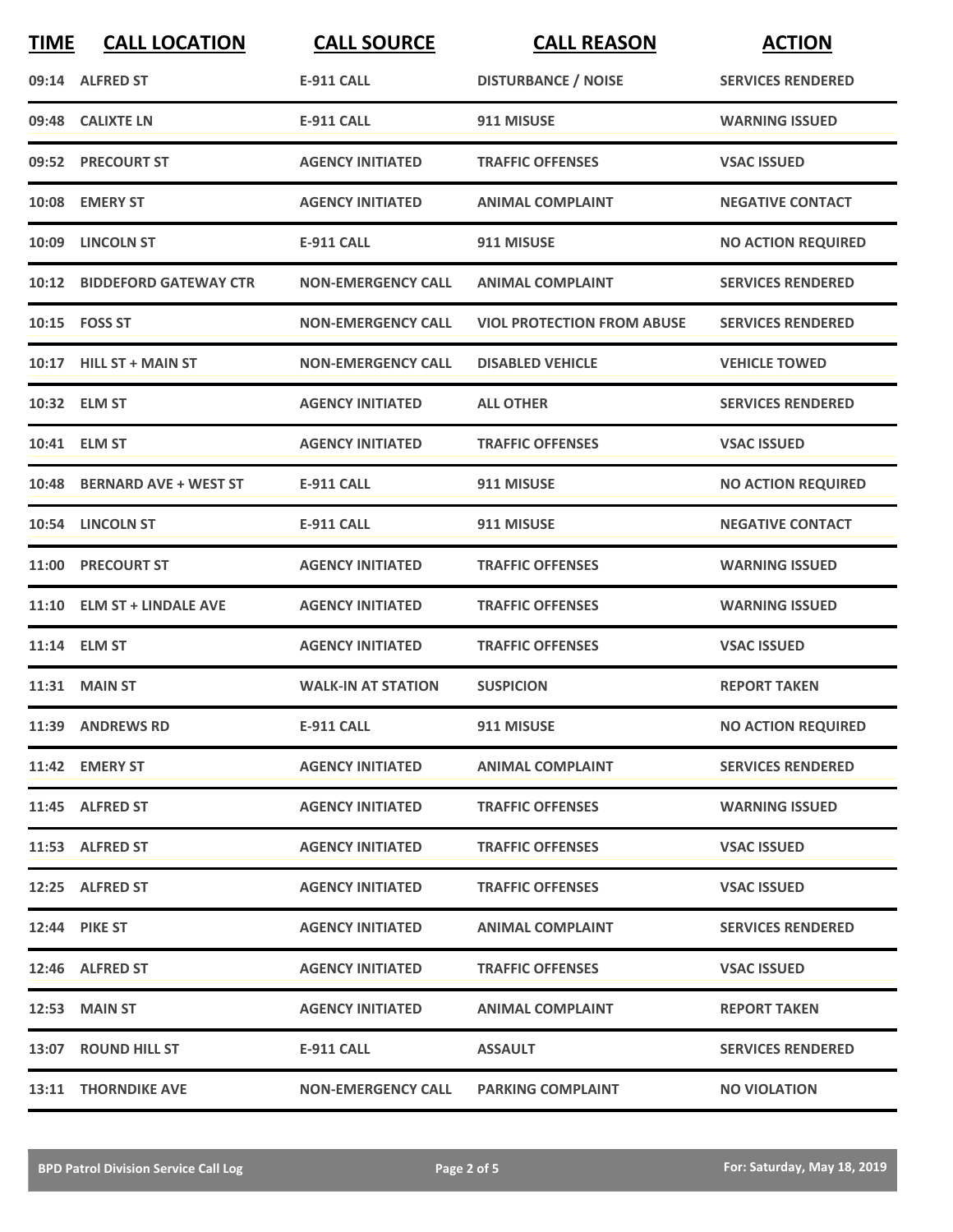| <b>TIME</b> | <b>CALL LOCATION</b>                                                             | <b>CALL SOURCE</b>                                                 | <b>CALL REASON</b>                                                                     | <b>ACTION</b>                |
|-------------|----------------------------------------------------------------------------------|--------------------------------------------------------------------|----------------------------------------------------------------------------------------|------------------------------|
|             | 13:30 POOL ST                                                                    | <b>AGENCY INITIATED</b>                                            | <b>ANIMAL COMPLAINT</b>                                                                | <b>WARNING ISSUED</b>        |
| 13:36       | <b>POOL ST + DECARY RD</b>                                                       | <b>AGENCY INITIATED</b>                                            | <b>TRAFFIC OFFENSES</b>                                                                | <b>WARNING ISSUED</b>        |
|             | 13:42 ALFRED ST                                                                  | <b>NON-EMERGENCY CALL</b>                                          | <b>COURT ORDERED CHECK IN</b>                                                          | <b>SERVICES RENDERED</b>     |
|             | 13:52 ALFRED ST                                                                  | <b>E-911 CALL</b>                                                  | 911 MISUSE                                                                             | <b>WARNING ISSUED</b>        |
|             | 13:53 PLEASANT AVE                                                               | <b>NON-EMERGENCY CALL</b>                                          | <b>PARKING COMPLAINT</b>                                                               | <b>NO VIOLATION</b>          |
| 14:00       | <b>CRESCENT ST</b>                                                               | <b>AGENCY INITIATED</b>                                            | <b>TRAFFIC OFFENSES</b>                                                                | <b>WARNING ISSUED</b>        |
|             | 14:11 FOREST ST                                                                  | <b>AGENCY INITIATED</b>                                            | <b>TRAFFIC OFFENSES</b>                                                                | <b>WARNING ISSUED</b>        |
| 14:16       | <b>GRANITE POINT RD + POOL ST</b>                                                | <b>AGENCY INITIATED</b>                                            | <b>TRAFFIC OFFENSES</b>                                                                | <b>WARNING ISSUED</b>        |
| 14:20       | <b>ELM ST</b>                                                                    | <b>AGENCY INITIATED</b>                                            | <b>TRAFFIC OFFENSES</b>                                                                | <b>VSAC ISSUED</b>           |
| 14:27       | <b>SOUTH ST + OLD HOLLIS RD</b><br><b>CHARGE: VIOLATING CONDITION OF RELEASE</b> | <b>E-911 CALL</b><br>CHARGE: UNLAWFUL POSSESSION OF SCHEDULED DRUG | <b>CHECK WELFARE</b><br>OFFENDER: TONY LEE GAGNON  AGE: 40  RESIDENT OF: BIDDEFORD, ME | <b>TRANSPORT TO HOSPITAL</b> |
|             | 15:04 WEST ST                                                                    | <b>NON-EMERGENCY CALL</b>                                          | <b>ANIMAL COMPLAINT</b>                                                                | <b>WARNING ISSUED</b>        |
|             | 15:42 ST MARYS ST                                                                | <b>NON-EMERGENCY CALL</b>                                          | <b>CODES ENFORCEMENT</b>                                                               | <b>REFERRED OTHER AGENCY</b> |
|             | <b>15:43 VINE ST</b>                                                             | <b>NON-EMERGENCY CALL</b>                                          | <b>MENTAL ILLNESS CASES</b>                                                            | <b>TRANSPORT TO HOSPITAL</b> |
|             | 15:50 HILL ST                                                                    | <b>NON-EMERGENCY CALL</b>                                          | <b>SUSPICION</b>                                                                       | <b>SERVICES RENDERED</b>     |
|             | 15:58 STONE ST                                                                   | <b>AGENCY INITIATED</b>                                            | <b>TRAFFIC OFFENSES</b>                                                                | <b>VSAC ISSUED</b>           |
|             | 16:12 ELM ST                                                                     | <b>AGENCY INITIATED</b>                                            | <b>TRAFFIC OFFENSES</b>                                                                | <b>VSAC ISSUED</b>           |
|             | 16:14 CLIFFORD ST                                                                | E-911 CALL                                                         | <b>DOMESTIC COMPLAINTS</b>                                                             | <b>REPORT TAKEN</b>          |
|             | 16:39 ELM ST + THORNTON ST                                                       | <b>AGENCY INITIATED</b>                                            | <b>TRAFFIC OFFENSES</b>                                                                | <b>WARNING ISSUED</b>        |
|             | 16:58 MT PLEASANT ST + SOUTH ST                                                  | <b>AGENCY INITIATED</b>                                            | <b>TRAFFIC OFFENSES</b>                                                                | <b>REPORT TAKEN</b>          |
|             | <b>17:21 MAIN ST</b>                                                             | <b>AGENCY INITIATED</b>                                            | <b>TRAFFIC OFFENSES</b>                                                                | <b>VSAC ISSUED</b>           |
|             | 17:48 SULLIVAN ST                                                                | E-911 CALL                                                         | <b>ALL OTHER</b>                                                                       | <b>NO ACTION REQUIRED</b>    |
|             | 18:02 ALFRED ST + BOULDER WAY                                                    | <b>AGENCY INITIATED</b>                                            | <b>TRAFFIC OFFENSES</b>                                                                | <b>WARNING ISSUED</b>        |
|             | 18:02 WILLIAMS CT<br><b>CHARGE: WARRANT ARREST</b>                               | WALK-IN AT STATION WARRANT ARREST                                  | OFFENDER: CALEB STEPHEN SWAIN  AGE: 23  RESIDENT OF: NORTH WATERBORO, ME               | <b>ARREST(S) MADE</b>        |
|             | 18:10 ALFRED ST + ANDREWS RD                                                     | <b>AGENCY INITIATED</b>                                            | <b>TRAFFIC OFFENSES</b>                                                                | <b>WARNING ISSUED</b>        |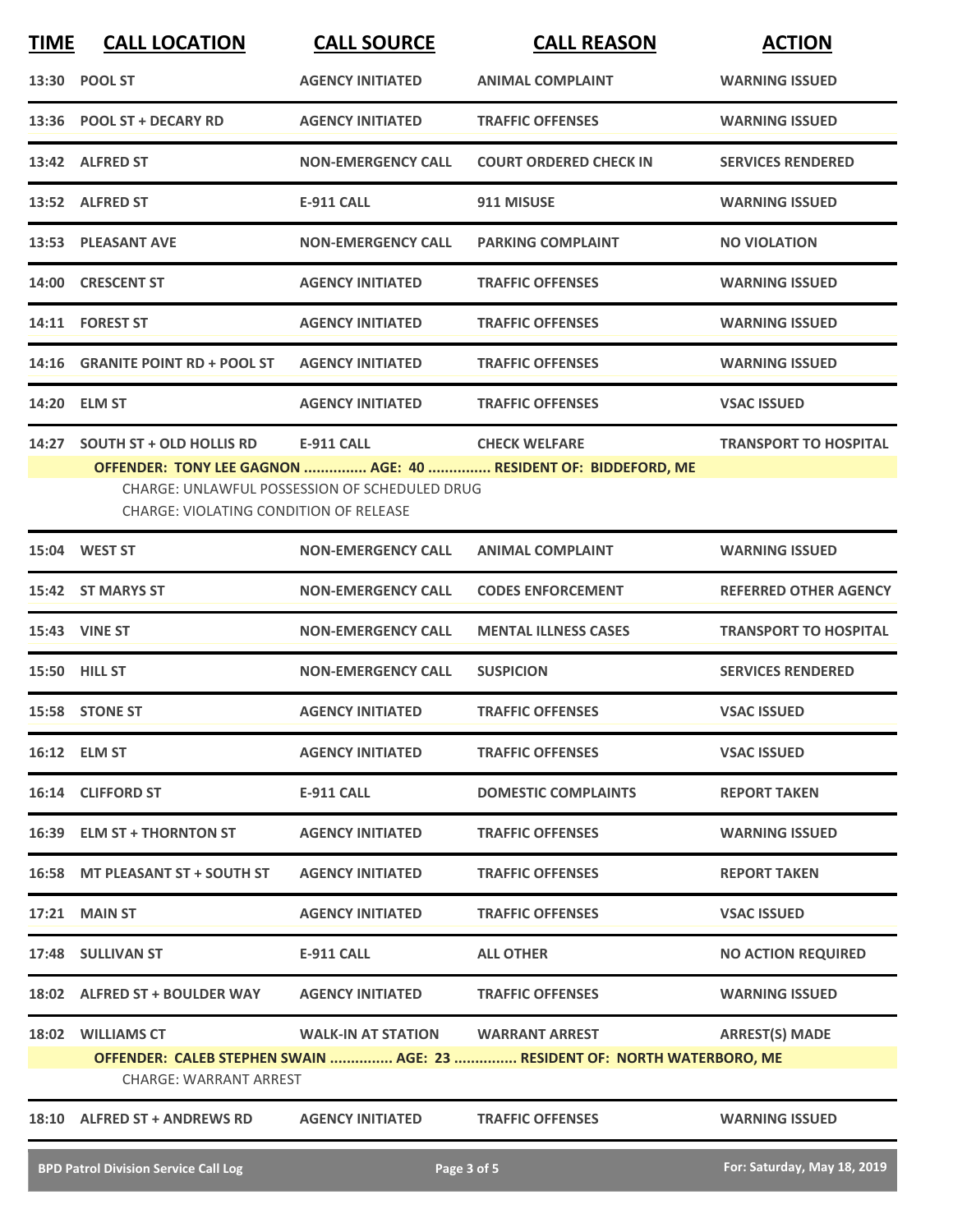| <b>TIME</b>                                                                    | <b>CALL LOCATION</b>                                                                           | <b>CALL SOURCE</b>                | <b>CALL REASON</b>               | <b>ACTION</b>             |  |
|--------------------------------------------------------------------------------|------------------------------------------------------------------------------------------------|-----------------------------------|----------------------------------|---------------------------|--|
|                                                                                | <b>18:16 HIGH ST</b>                                                                           | <b>WALK-IN AT STATION</b>         | <b>ALL OTHER</b>                 | <b>SERVICES RENDERED</b>  |  |
|                                                                                | 18:41 SOUTH ST                                                                                 | <b>AGENCY INITIATED</b>           | <b>TRAFFIC OFFENSES</b>          | <b>VSAC ISSUED</b>        |  |
|                                                                                | 18:58 MAIN ST + ALFRED ST                                                                      | <b>AGENCY INITIATED</b>           | <b>TRAFFIC OFFENSES</b>          | <b>NO VIOLATION</b>       |  |
|                                                                                | <b>19:26 GRANITE POINT RD</b>                                                                  | <b>NON-EMERGENCY CALL</b>         | <b>CRIM THREAT / TERRORIZING</b> | <b>SERVICES RENDERED</b>  |  |
|                                                                                | 19:27 SULLIVAN ST                                                                              | <b>NON-EMERGENCY CALL</b>         | <b>JUVENILE OFFENSES</b>         | <b>NO ACTION REQUIRED</b> |  |
|                                                                                | 19:29 PROSPECT ST + HARRISON AVE                                                               | <b>AGENCY INITIATED</b>           | <b>TRAFFIC OFFENSES</b>          | <b>WARNING ISSUED</b>     |  |
|                                                                                | 19:36 GRAHAM ST                                                                                | <b>AGENCY INITIATED</b>           | <b>DISTURBANCE / NOISE</b>       | <b>REPORT TAKEN</b>       |  |
|                                                                                | 19:40 ALFRED ST + GRAHAM ST                                                                    | <b>AGENCY INITIATED</b>           | <b>TRAFFIC OFFENSES</b>          | <b>WARNING ISSUED</b>     |  |
|                                                                                | 19:41 CLEAVES ST                                                                               | <b>AGENCY INITIATED</b>           | <b>PARKING COMPLAINT</b>         | <b>SERVICES RENDERED</b>  |  |
|                                                                                | 20:17 DUPONT AVE                                                                               | <b>E-911 CALL</b>                 | <b>DISTURBANCE / NOISE</b>       | <b>SERVICES RENDERED</b>  |  |
|                                                                                | 21:06 GUINEA RD                                                                                | <b>E-911 CALL</b>                 | 911 MISUSE                       | <b>WARNING ISSUED</b>     |  |
|                                                                                | 21:08 SOUTH ST + WADLIN RD                                                                     | <b>AGENCY INITIATED</b>           | <b>TRAFFIC OFFENSES</b>          | <b>WARNING ISSUED</b>     |  |
|                                                                                | 21:09 APOSTOLIC WAY                                                                            | <b>NON-EMERGENCY CALL</b>         | <b>FIREWORKS COMPLAINT</b>       | <b>UNFOUNDED</b>          |  |
|                                                                                | 21:31 OAK ST                                                                                   | <b>NON-EMERGENCY CALL</b>         | <b>HARASSMENT</b>                | <b>UNFOUNDED</b>          |  |
|                                                                                | 21:55 SOUTH ST + WENTWORTH ST                                                                  | <b>E-911 CALL</b>                 | <b>ANIMAL COMPLAINT</b>          | <b>UNFOUNDED</b>          |  |
|                                                                                | 22:01 HILL ST                                                                                  | <b>NON-EMERGENCY CALL</b>         | <b>DISTURBANCE / NOISE</b>       | <b>SERVICES RENDERED</b>  |  |
|                                                                                | 22:10 SUMMER ST                                                                                | <b>NON-EMERGENCY CALL</b>         | <b>MISSING PERSON</b>            | <b>NO ACTION REQUIRED</b> |  |
|                                                                                | 23:00 MIDDLE ST                                                                                | <b>AGENCY INITIATED</b>           | <b>TRAFFIC OFFENSES</b>          | <b>WARNING ISSUED</b>     |  |
|                                                                                | 23:11 ELM ST + GRAYSON ST                                                                      | <b>AGENCY INITIATED</b>           | <b>TRAFFIC OFFENSES</b>          | <b>WARNING ISSUED</b>     |  |
|                                                                                | 23:15 ALFRED ST + BOULDER WAY                                                                  | <b>AGENCY INITIATED</b>           | <b>TRAFFIC OFFENSES</b>          | <b>WARNING ISSUED</b>     |  |
|                                                                                | 23:23 ALFRED ST + UNION ST                                                                     | <b>AGENCY INITIATED</b>           | <b>TRAFFIC OFFENSES</b>          | <b>WARNING ISSUED</b>     |  |
|                                                                                | 23:28 MAIN ST                                                                                  | <b>AGENCY INITIATED</b>           | <b>SUSPICION</b>                 | <b>SERVICES RENDERED</b>  |  |
|                                                                                | 23:33 ELM ST                                                                                   | <b>AGENCY INITIATED</b>           | <b>TRAFFIC OFFENSES</b>          | <b>WARNING ISSUED</b>     |  |
|                                                                                | 23:40 ELM ST + ORCHARD ST                                                                      | <b>AGENCY INITIATED</b>           | <b>TRAFFIC OFFENSES</b>          | <b>DEFECT CARD ISSUED</b> |  |
| 23:47                                                                          | <b>ELM ST</b>                                                                                  | AGENCY INITIATED TRAFFIC OFFENSES |                                  | <b>CITATION ISSUED</b>    |  |
| OFFENDER: THERESA GRACE PERRIELLO  AGE: 51  RESIDENT OF: OLD ORCHARD BEACH, ME |                                                                                                |                                   |                                  |                           |  |
|                                                                                | CHARGE: OPERATING AFTER HABITUAL OFFENDER REVOCATION<br>CHARGE: VIOLATING CONDITION OF RELEASE |                                   |                                  |                           |  |